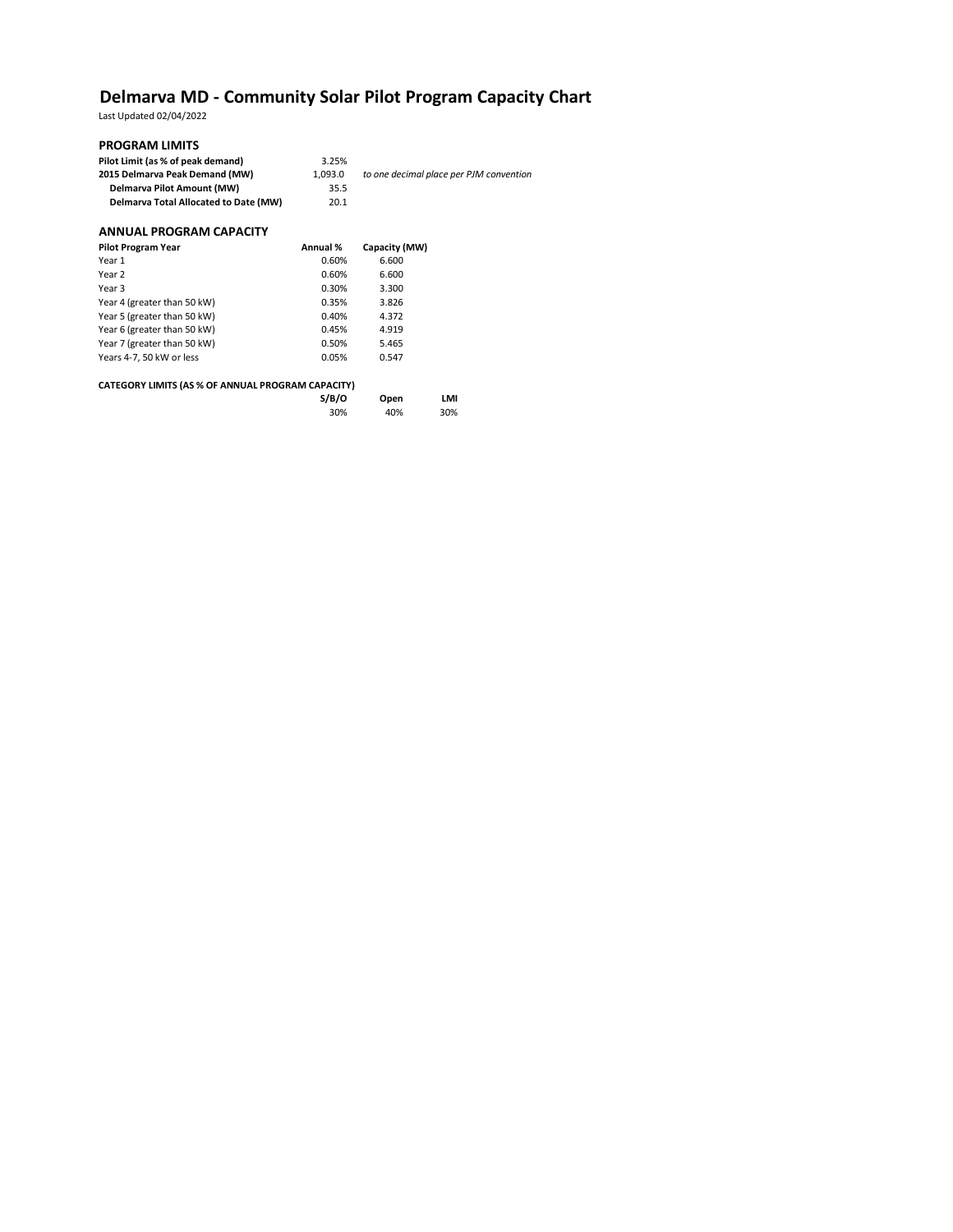#### **PROGRAM CAPACITY STATUS**

| Year 1 Capacity Status (in MW)       | S/B/O | Open  | LMI   |               | Year 1 Open: 6/22/2017   |
|--------------------------------------|-------|-------|-------|---------------|--------------------------|
| <b>Initial Base</b>                  | 2.000 | 2.600 | 2.000 |               | Year 1 Close: 11/10/2018 |
| Reserved                             | 0.000 | 0.000 | 0.000 |               |                          |
| In-Service                           | 2.000 | 1.980 | 0.000 |               |                          |
| <b>TOTAL ALLOCATED</b>               | 2.000 | 1.980 | 0.000 |               |                          |
| <b>TOTAL REMAINING</b>               | 0.000 | 0.620 | 2.000 |               |                          |
| Year 2 Capacity Status (in MW)       | S/B/O | Open  | LMI   |               | Year 2 Open: 11/26/2018  |
| <b>Initial Base</b>                  | 2.000 | 2.600 | 2.000 |               | Year 2 Close: 10/25/2019 |
| Previous Yr Carry Fwd Capacity       | 0.000 | 0.620 | 2.000 |               |                          |
| Available                            | 2.000 | 3.220 | 4.000 |               |                          |
| Current Waitlist (as of update date) | 2.000 | 6.000 | 8.000 |               |                          |
| Reserved                             | 0.000 | 2.700 | 2.000 |               |                          |
| In-Service                           | 0.000 | 0.000 | 1.000 |               |                          |
| <b>TOTAL ALLOCATED</b>               | 0.000 | 2.700 | 3.000 |               |                          |
| <b>TOTAL REMAINING</b>               | 2.000 | 0.520 | 1.000 |               |                          |
|                                      |       |       |       |               |                          |
| Year 3 Capacity Status (in MW)       | S/B/O | Open  | LMI   |               | Year 3 Open: 10/28/2019  |
| <b>Initial Base</b>                  | 1.000 | 1.300 | 1.000 |               | Year 3 Close: 12/18/2020 |
| Previous Yr Carry Fwd Capacity       | 2.000 | 0.520 | 1.000 |               |                          |
| Available                            | 3.000 | 1.820 | 2.000 |               |                          |
| Current Waitlist (as of update date) | 2.000 | 6.000 | 8.000 |               |                          |
| Reserved                             | 2.000 | 1.820 | 2.000 |               |                          |
| In-Service                           | 0.000 | 0.000 | 0.000 |               |                          |
| <b>TOTAL ALLOCATED</b>               | 2.000 | 1.820 | 2.000 |               |                          |
| <b>TOTAL REMAINING</b>               | 1.000 | 0.000 | 0.000 |               |                          |
| Year 4 Capacity Status (in MW)       | S/B/O | Open  | LMI   | 50 kW or Less | Year 4 Open: 1/18/2021   |
| <b>Initial Base</b>                  | 1.148 | 1.530 | 1.148 | 0.547         | Year 4 Close: 2/3/2022   |
| Previous Yr Carry Fwd Capacity       | 1.000 | 0.000 | 0.000 | 0.000         |                          |
| Available                            | 2.148 | 1.530 | 1.148 | 0.547         |                          |
| Current Waitlist (as of update date) | 2.000 | 6.000 | 8.000 | 0.000         |                          |
| Reserved                             | 2.148 | 1.530 | 1.000 | 0.000         |                          |
| In-Service                           | 0.000 | 0.000 | 0.000 | 0.000         |                          |
| TOTAL ALLOCATED                      | 2.148 | 1.530 | 1.000 | 0.000         |                          |
|                                      |       |       |       |               |                          |

**TOTAL REMAINING** 0.000 0.000 0.148 0.547

| Year 1 Open: 6/22/2017   |  |
|--------------------------|--|
| Year 1 Close: 11/10/2018 |  |

| Year 2 Open: 11/26/2018  |  |
|--------------------------|--|
| Year 2 Close: 10/25/2019 |  |

| Year 3 Open: 10/28/2019  |  |
|--------------------------|--|
| Year 3 Close: 12/18/2020 |  |

| Year 4 Open: 1/18/2021 |  |
|------------------------|--|
| Year 4 Close: 2/3/2022 |  |
|                        |  |